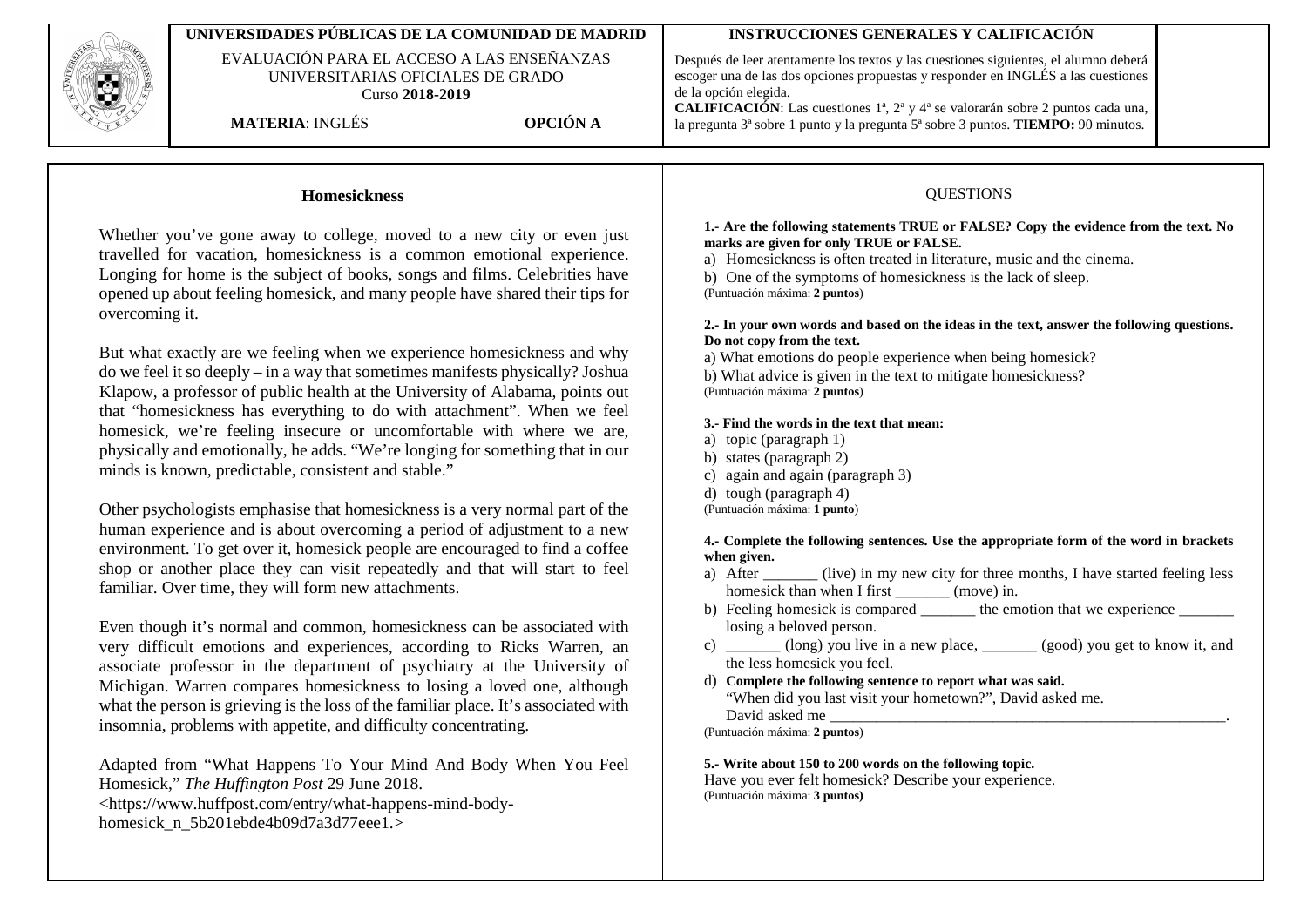|                                                                                                                                                                                                                                                                                                                                                                                                                                                                                                                                                                                                                                                                                                                                                                                                                                                                                                                                                                                                                                                                                                                                                                                                                                                                                                                                                                                                                                                                                                                                                                                                                                                                                                                                                                                                                                                                                                                                                                                                                                                                                                                                          | UNIVERSIDADES PÚBLICAS DE LA COMUNIDAD DE MADRID<br>EVALUACIÓN PARA EL ACCESO A LAS ENSEÑANZAS<br>UNIVERSITARIAS OFICIALES DE GRADO<br>Curso 2018-2019<br><b>MATERIA: INGLÉS</b> | <b>OPCIÓN B</b> | <b>INSTRUCCIONES GENERALES Y CALIFICACIÓN</b><br>Después de leer atentamente los textos y las cuestiones siguientes, el alumno deberá<br>escoger una de las dos opciones propuestas y responder en INGLÉS a las cuestiones de<br>la opción elegida.<br>CALIFICACIÓN: Las cuestiones 1ª, 2ª y 4ª se valorarán sobre 2 puntos cada una, la<br>pregunta 3 <sup>ª</sup> sobre 1 punto y la pregunta 5 <sup>ª</sup> sobre 3 puntos. TIEMPO: 90 minutos.                                                                                                                                                                                                                                                                                                                                                                                                                                                                                                                                                                                                                                                                                                                                                                                                                                                                                                                                                                                                                                                                                                                                                                                                                                                                                                                                                                                  |
|------------------------------------------------------------------------------------------------------------------------------------------------------------------------------------------------------------------------------------------------------------------------------------------------------------------------------------------------------------------------------------------------------------------------------------------------------------------------------------------------------------------------------------------------------------------------------------------------------------------------------------------------------------------------------------------------------------------------------------------------------------------------------------------------------------------------------------------------------------------------------------------------------------------------------------------------------------------------------------------------------------------------------------------------------------------------------------------------------------------------------------------------------------------------------------------------------------------------------------------------------------------------------------------------------------------------------------------------------------------------------------------------------------------------------------------------------------------------------------------------------------------------------------------------------------------------------------------------------------------------------------------------------------------------------------------------------------------------------------------------------------------------------------------------------------------------------------------------------------------------------------------------------------------------------------------------------------------------------------------------------------------------------------------------------------------------------------------------------------------------------------------|----------------------------------------------------------------------------------------------------------------------------------------------------------------------------------|-----------------|-------------------------------------------------------------------------------------------------------------------------------------------------------------------------------------------------------------------------------------------------------------------------------------------------------------------------------------------------------------------------------------------------------------------------------------------------------------------------------------------------------------------------------------------------------------------------------------------------------------------------------------------------------------------------------------------------------------------------------------------------------------------------------------------------------------------------------------------------------------------------------------------------------------------------------------------------------------------------------------------------------------------------------------------------------------------------------------------------------------------------------------------------------------------------------------------------------------------------------------------------------------------------------------------------------------------------------------------------------------------------------------------------------------------------------------------------------------------------------------------------------------------------------------------------------------------------------------------------------------------------------------------------------------------------------------------------------------------------------------------------------------------------------------------------------------------------------------|
| <b>Change in Activism</b><br>It has always been the youth who have promoted changes. From the Vietnam<br>protests to Tiananmen Square, young people have been the catalyst for many<br>moments of social change and expression of resistance. This moment in time<br>is no different, with millennials and Generation Z transforming activism into<br>a form appropriate for this new technological age.<br>The sharp increase in activism from young people is in direct correlation with<br>the historic events that took place in 2016, that is, the Brexit vote in June and<br>the US presidential election in November. These events triggered a powerful<br>wave of activism, led by young people disillusioned with institutions and<br>frustrated with the direction our society is moving in. A key moment of youth<br>activism was March for Our Lives. This was an entirely student-led protest to<br>demand gun control legislation in America. It finally resulted in the third<br>largest march in US history.<br>In the UK, The Pink Protest was created to form a community of activists more<br>accessible to young people. The Pink Protest's mission manifested in<br>the #FreePeriods campaign of last year. The protest's aim was to provide<br>young girls in need with free menstruation products like sanitary towels and<br>tampons. As a result of the campaign, £1.5 million were given by the UK<br>government to address this problem.<br>This new germination has created a wave of socially engaged young people,<br>eager to use their social media presence for good. From #BlackLivesMatter<br>to #LoveWins, social media has changed the meaning and the practice of<br>activism. It is no longer needed to take to the streets to make an impact; it is<br>now easier and more productive to reach greater numbers of people through a<br>screen. Activism is no longer a scary or unattainable notion but a democratic<br>concept where anyone can find their place.<br>Adapted from "This Generation is Stepping up and Leading the Change in<br>Activism," The Student Newspaper 13 October 2018. |                                                                                                                                                                                  |                 | <b>QUESTIONS</b><br>1.- Are the following statements TRUE or FALSE? Copy the evidence from the text. No marks<br>are given for only TRUE or FALSE.<br>a) The recent rise in youth protests is closely related to the technological advances which<br>have developed for the last two years.<br>b) Despite the use of social media, demonstrations are still the most effective way of<br>protesting.<br>(Puntuación máxima: 2 puntos)<br>2.- In your own words and based on the ideas in the text, answer the following questions. Do<br>not copy from the text.<br>a) Explain why youths organised activist movements in 2016.<br>b) What did the #FreePeriods campaign demand?<br>(Puntuación máxima: 2 puntos)<br>3.- Find the words in the text that mean:<br>a) founded (paragraph 3)<br>b) objective (paragraph 3)<br>c) tackle (paragraph 3)<br>d) frightening (paragraph 4)<br>(Puntuación máxima: 1 punto)<br>4.- Complete the following sentences. Use the appropriate form of the word in brackets when<br>given.<br>a) If I had known everything was going to be so chaotic, I _______ (not join) the protest<br>last Sunday. It _______ (be) a waste of time.<br>b) They didn't apologise _______ the trouble they caused. What's worse, they even<br>complained ________ the organisation.<br>c) _______(you ever participate) in a social media campaign? If so, who was it organised<br>$\Omega$<br>d) The young activists, _______ had met at a university event, enjoyed ______<br>(discuss)<br>new ideas after meetings.<br>(Puntuación máxima: 2 puntos)<br>5.- Write about 150 to 200 words on the following topic.<br>"Today's Spanish youngsters are conformists and feel less committed to social issues than<br>previous generations." Do you agree or disagree, and why?<br>(Puntuación máxima: 3 puntos) |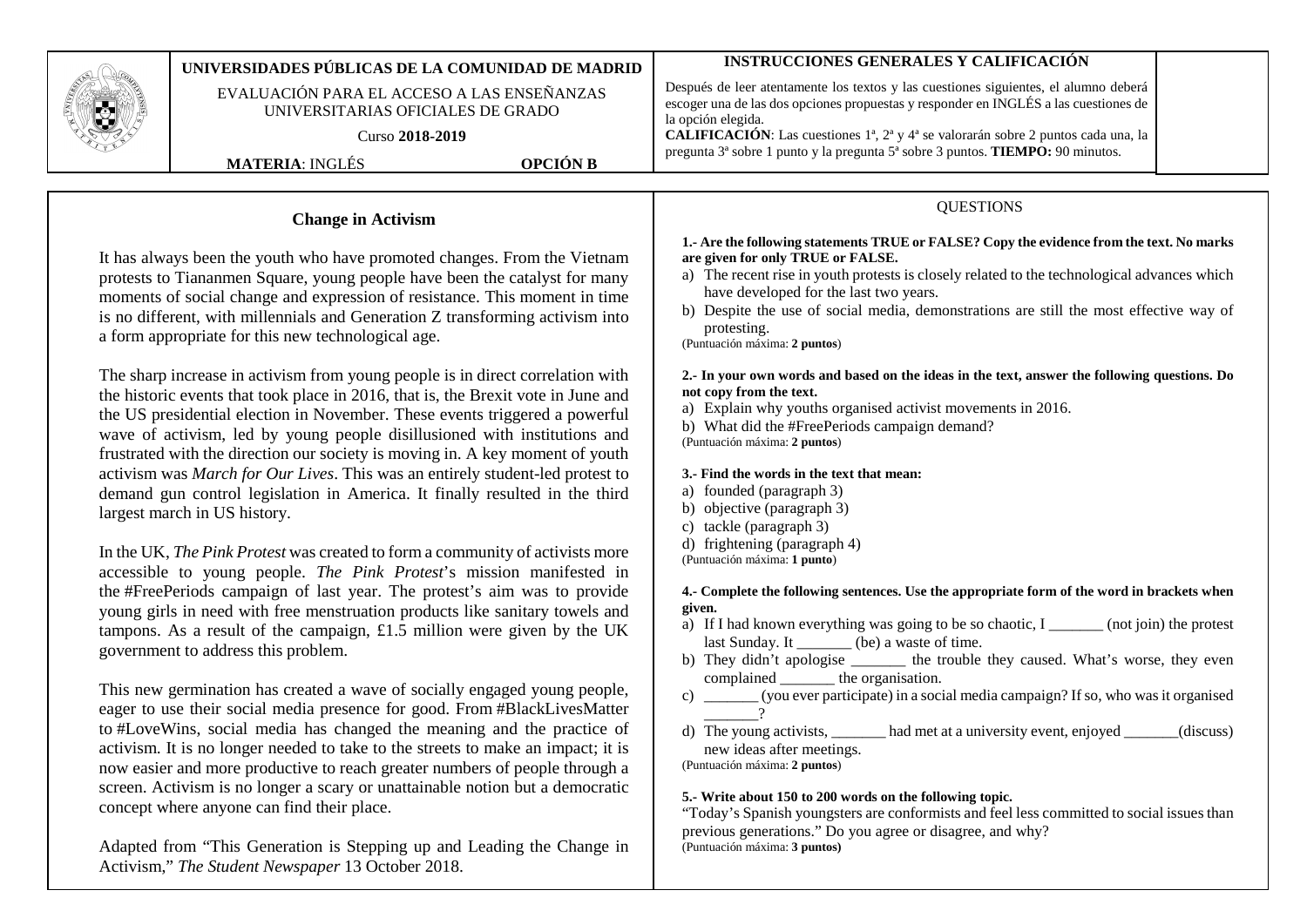## **INGLÉS**

## **CRITERIOS ESPECÍFICOS DE CORRECCIÓN**

El ejercicio incluirá cinco preguntas, pudiendo obtenerse por la suma de todas ellas una puntuación máxima de 10 puntos. Junto a cada pregunta se especifica la puntuación máxima otorgada. La valoración y los objetivos de cada una de estas preguntas son los siguientes:

**Pregunta 1**: Hasta 2 puntos. Se trata de medir exclusivamente la comprensión lectora. El estudiante deberá decidir si dos frases que se le presentan son verdaderas o falsas, copiando a continuación únicamente el fragmento del texto que justifica su elección. Se otorgará 1 punto por cada apartado. Se calificará con 0 puntos la opción elegida que no vaya justificada.

**Pregunta 2:** Hasta 2 puntos. Se pretende comprobar dos destrezas: la comprensión lectora y la expresión escrita, mediante la formulación de dos preguntas abiertas que el estudiante deberá contestar basándose en la información del texto, pero utilizando sus propias palabras en la respuesta. Cada una de las preguntas valdrá 1 punto, asignándose 0,5 puntos a la comprensión de la pregunta y del texto, y 0,5 a la corrección gramatical y ortográfica de la respuesta.

**Pregunta 3**: Hasta 1 punto. Esta pregunta trata de medir el dominio del vocabulario en el aspecto de la comprensión. El estudiante demostrará esta capacidad localizando en el párrafo que se le indica un sinónimo, adecuado al contexto, de cuatro palabras o definiciones. Se adjudicará 0,25 por cada apartado.

**Pregunta 4**: Hasta 2 puntos. Con esta pregunta se pretende comprobar los conocimientos gramaticales del estudiante, en sus aspectos morfológicos y/o sintácticos. Se presentarán oraciones con huecos que el estudiante deberá completar o rellenar. También podrán presentarse oraciones para ser transformadas u otro tipo de ítem. Se adjudicará 0,25 a cada "hueco en blanco" y en el caso de las transformaciones o ítems de otro tipo se concederá 0,5 con carácter unitario.

**Pregunta 5**: Hasta 3 puntos. Se trata de una redacción, de 150 a 200 palabras, en la que el estudiante podrá demostrar su capacidad para expresarse libremente en inglés. Se propondrá una única opción y se otorgarán 1,5 puntos por el buen dominio de la lengua – léxico, estructura sintáctica, etc. – y 1,5 por la madurez en la expresión de las ideas – organización, coherencia y creatividad. Para corregir esta redacción se utilizará la siguiente rúbrica de evaluación:

Puntuación: de  $0 - 3$ 

Cada apartado se valorará entre 0 y 0,5, según se ajuste a lo que figura en el descriptor de "Excelente" (con la nota máxima de 0,5) o de "Deficiente" (con la nota mínima de 0).